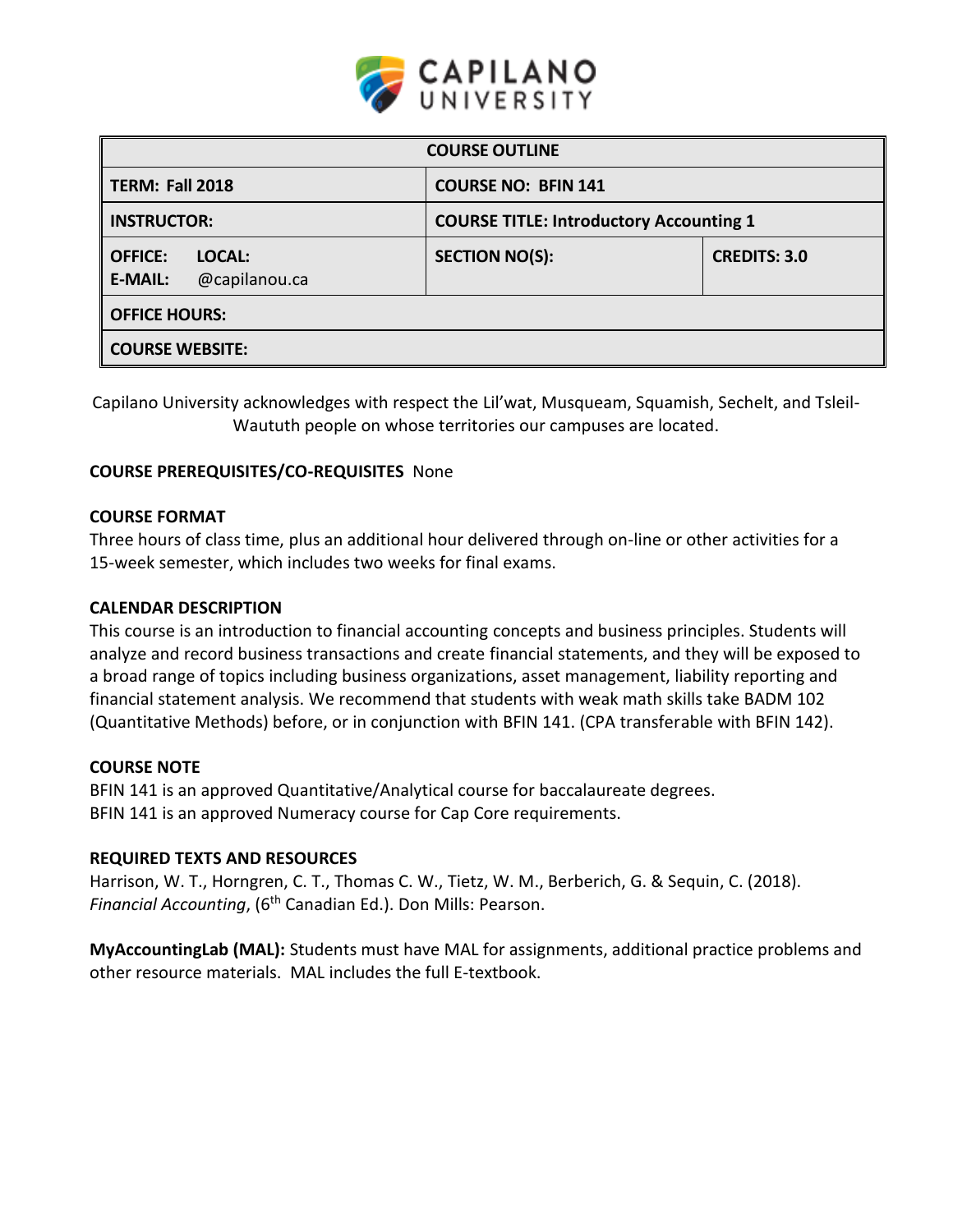# **COURSE STUDENT LEARNING OUTCOMES**

## **On successful completion of this course, students will be able to do the following:**

|    | 1. Use relevant accounting vocabulary for decision making, and explain how financial<br>statements are used by decision makers.                                                                                                   |
|----|-----------------------------------------------------------------------------------------------------------------------------------------------------------------------------------------------------------------------------------|
|    | 2. Describe the purpose, structure and content of the four basic financial statements, and<br>explain the relationships among those statements.                                                                                   |
|    | 3. Discuss the major characteristics of a corporation and identify the advantages and<br>disadvantages of the various forms of business organization.                                                                             |
|    | 4. Explain and apply accounting's conceptual framework and underlying assumptions.                                                                                                                                                |
|    | 5. Explain the impact of business transactions on the accounting equation and the resultant<br>financial statements.                                                                                                              |
|    | 6. Explain the relationship between accrual accounting and cash flows.                                                                                                                                                            |
|    | 7. Describe and apply the steps in the accounting cycle.                                                                                                                                                                          |
| 8. | Prepare journal entries to record transactions and period-end adjustments.                                                                                                                                                        |
|    | 9. Prepare the Income Statement, Statement of Retained Earnings, and Balance Sheet in<br>accordance with the Accounting Standards for Private Enterprise (APSE) and/or the<br>International Financial Reporting Standards (IFRS). |
|    | 10. Distinguish among service, merchandising and manufacturing operations.                                                                                                                                                        |
|    | 11. Apply internal control principles, and prepare and use a bank reconciliation as a control<br>device.                                                                                                                          |
|    | 12. Describe the advantages and disadvantages of extending credit, and record accounts and<br>notes receivable transactions, including uncollectable accounts.                                                                    |
|    | 13. Compute inventory costs, and record inventory transactions using various inventory<br>costing methods                                                                                                                         |
|    | 14. Record and report common types of current liabilities.                                                                                                                                                                        |
|    | 15. Measure and record the purchase, depreciation and sale of property, plant and equipment,<br>and intangibles.                                                                                                                  |

16. Perform horizontal, vertical and ratio analysis to assess financial performance of individual financial statement items, and overall.

17. Interpret and explain the results of financial analysis, and evaluate and report on operating performance and financial position.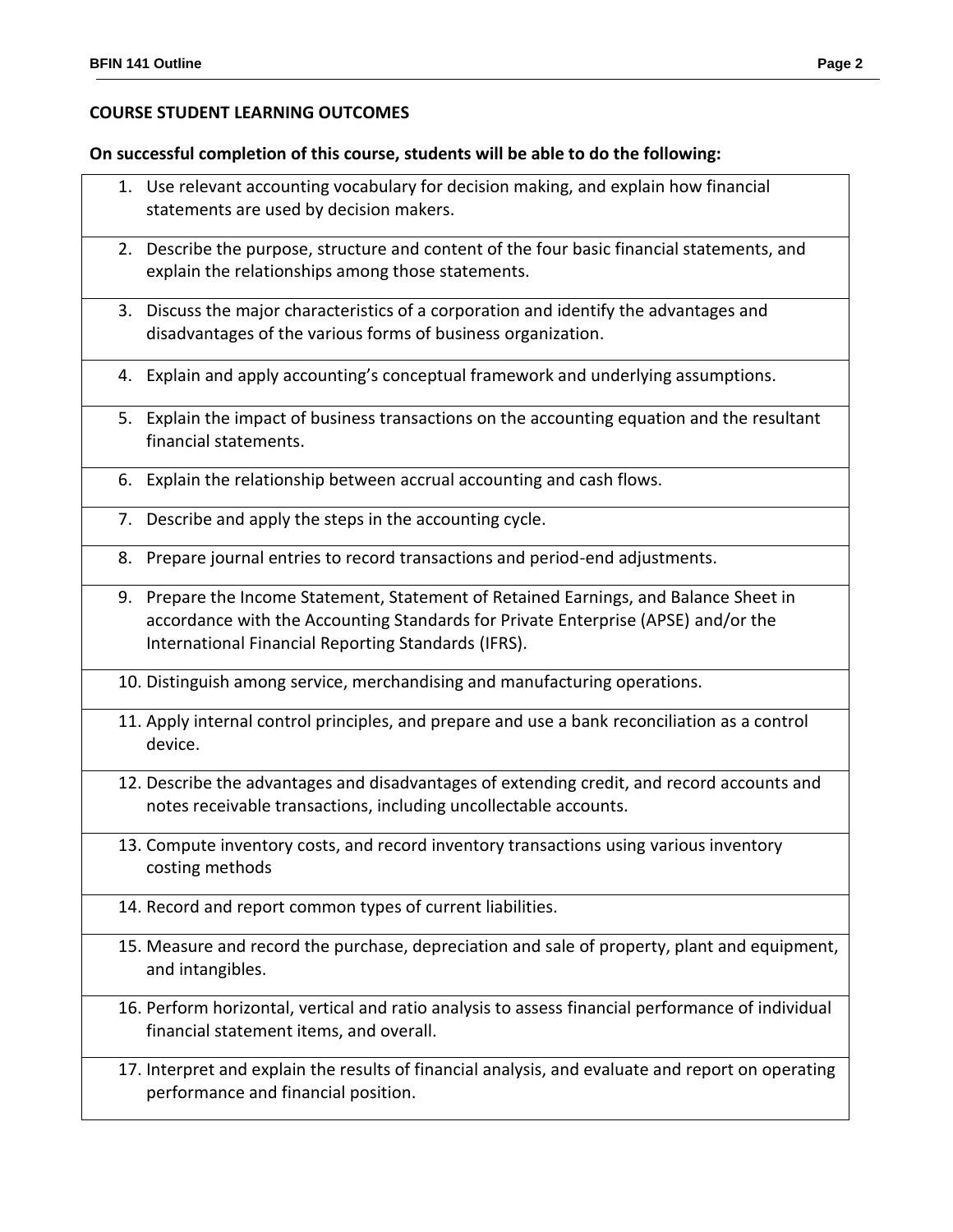# **Students who complete this Numeracy course will be able to do the following:**

|    | 1. Apply both analytical and numerical skills to solve problems                           |
|----|-------------------------------------------------------------------------------------------|
|    | 2. Summarize and analyze data in quantitative forms                                       |
|    | 3. Interpret and draw conclusions from an analysis of quantitative data                   |
|    | 4. Represent quantitative information in a variety of forms (e.g. symbolically, visually, |
|    | numerically, and verbally).                                                               |
| 5. | Incorporate quantitative evidence in support of an argument                               |
|    |                                                                                           |

# **COURSE CONTENT**

| <b>Week</b> | <b>TOPICS</b>                                                                                                                                                                                                                                                                                                                                                                                                          |  |  |
|-------------|------------------------------------------------------------------------------------------------------------------------------------------------------------------------------------------------------------------------------------------------------------------------------------------------------------------------------------------------------------------------------------------------------------------------|--|--|
| 1 & 2       | Calculate profitability and present information in financial statement format<br>$\bullet$<br>Apply the accounting equation<br>$\bullet$<br>Identify and contrast forms of business organizations<br>$\bullet$<br>Record business transactions using debits and credits<br>$\bullet$<br>Calculate account balances and present in an unadjusted trial balance<br>$\bullet$                                             |  |  |
| 3 & 4       | Use accrual accounting principles to adjust accounts<br>$\bullet$<br>Use the adjusted trial balance to prepare financial statements and present financial<br>$\bullet$<br>information<br>Analyse and evaluate a company's debt-paying ability using the current ratio, debt ratio<br>$\bullet$<br>and calculating net working capital                                                                                  |  |  |
| 5           | Case Study<br>$\bullet$<br>Term Test #1                                                                                                                                                                                                                                                                                                                                                                                |  |  |
| 6           | Identify components of internal control and limitations of internal control<br>٠<br>Prepare a bank reconciliation and recognize its use as an internal control device<br>Report receivables on the balance sheet<br>$\bullet$<br>Use the allowance method for accounts receivable<br>$\bullet$<br>Evaluate a company's liquidity using the Quick Ratio and Days Sales in Receivable<br>$\bullet$                       |  |  |
| 7&8         | Account for merchandising transactions using the perpetual method<br>$\bullet$<br>Prepare financial statements for a merchandiser<br>٠<br>Apply and compare inventory costing methods - FIFO & Weighted Average<br>٠<br>Calculate and use the gross margin percentage and inventory turnover ratios to evaluate<br>$\bullet$<br>business performance<br>Case study<br>٠                                                |  |  |
| 9 & 10      | Term Test #2<br>$\bullet$<br>Measure and account for the cost of property, plant and equipment<br>Use multiple methods to calculate depreciation<br>$\bullet$<br>Determine the impact of a change in the useful life of a depreciable asset and how it<br>٠<br>impacts the calculation of depreciation<br>Account for intangible assets<br>$\bullet$<br>Analyse the cash flow impact of long-lived assets<br>$\bullet$ |  |  |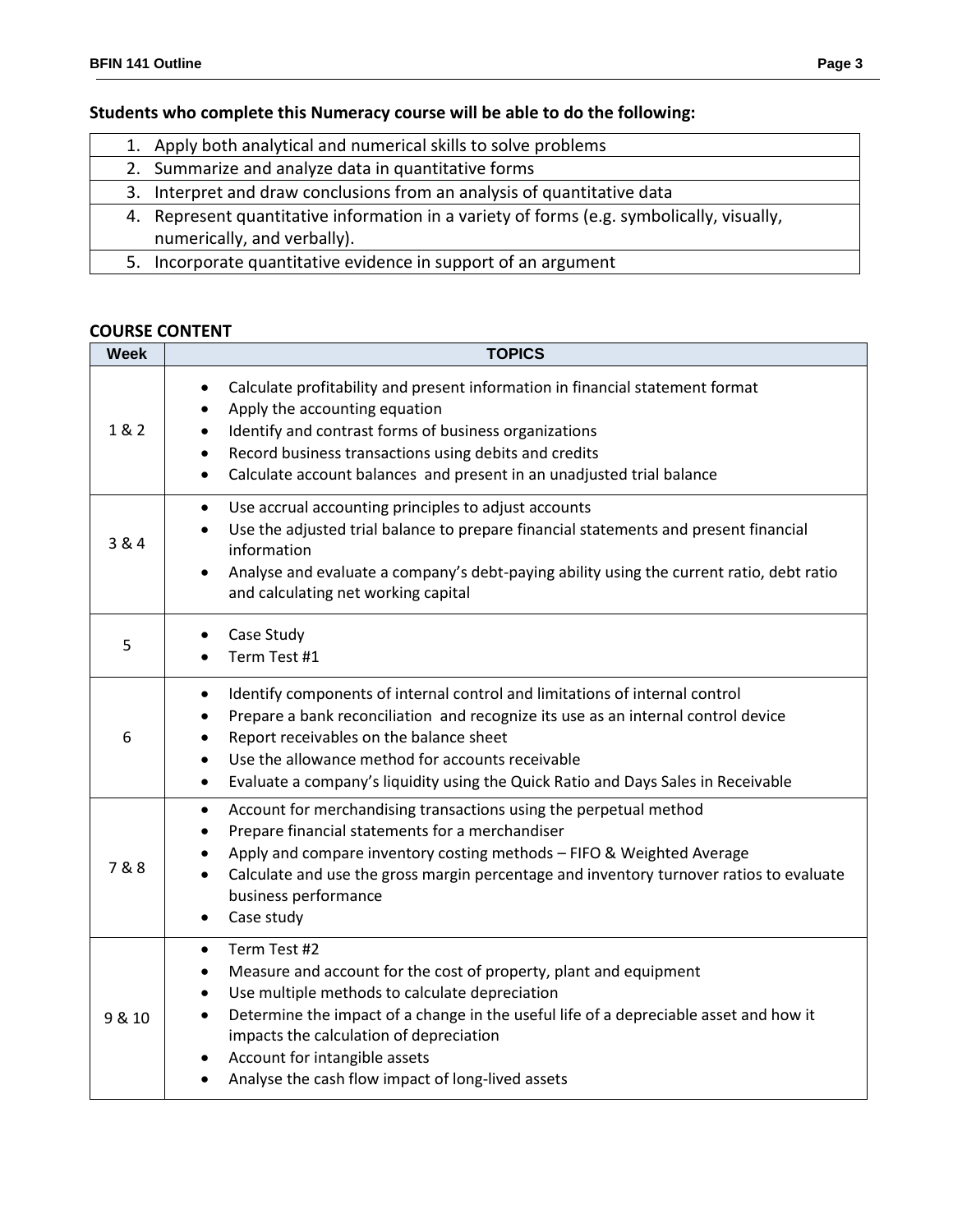| 11 & 12 | Calculate, report and do entries to remit sales tax<br>Record payroll liabilities<br>Calculate and accrue interest on notes payable<br>Account for current liabilities that need to be estimated<br>Report current liabilities on the balance sheet<br>$\bullet$<br>Calculate and interpret horizontal, vertical and ratio analysis<br>$\bullet$ |  |
|---------|--------------------------------------------------------------------------------------------------------------------------------------------------------------------------------------------------------------------------------------------------------------------------------------------------------------------------------------------------|--|
| 13      | Final Exam Review and Case Study Assignments<br>$\bullet$                                                                                                                                                                                                                                                                                        |  |
| 14 & 15 | <b>Final Fxam Period</b>                                                                                                                                                                                                                                                                                                                         |  |

## **EVALUATION PROFILE**

| Assessment                 | % of Final |
|----------------------------|------------|
| Homework and Case Studies* | 15%        |
| Term Test #1               | 25%        |
| Term Test #2               | 25%        |
| Final Exam (Comprehensive) | 35%        |
| Total                      | 100%       |

### **\*Case Studies**

Case studies present realistic situations in business where students need to draw on multiple principles and concepts to organize, analyze and represent quantitative information.

### **GRADING PROFILE**

|     |                                      | $A+ = 90-100$ $B+ = 77-79$ $C+ = 67-69$ $D = 50-59$ |  |
|-----|--------------------------------------|-----------------------------------------------------|--|
| l A |                                      | - 85-89  Β = 73-76  C = 63-66  F = 0-49             |  |
|     | A- = 80-84   B- = 70-72   C- = 60-62 |                                                     |  |

#### **Incomplete Grades**

Grades of Incomplete "I" are assigned only in exceptional circumstances when a student requests extra time to complete their coursework. Such agreements are made only at the request of the student, who is responsible to determine from the instructor the outstanding requirements of the course.

#### **Late Assignments**

Assignments are due at the beginning of the class on the due date listed or as listed for online coursework. If you anticipate handing in an assignment late, please consult with your instructor beforehand.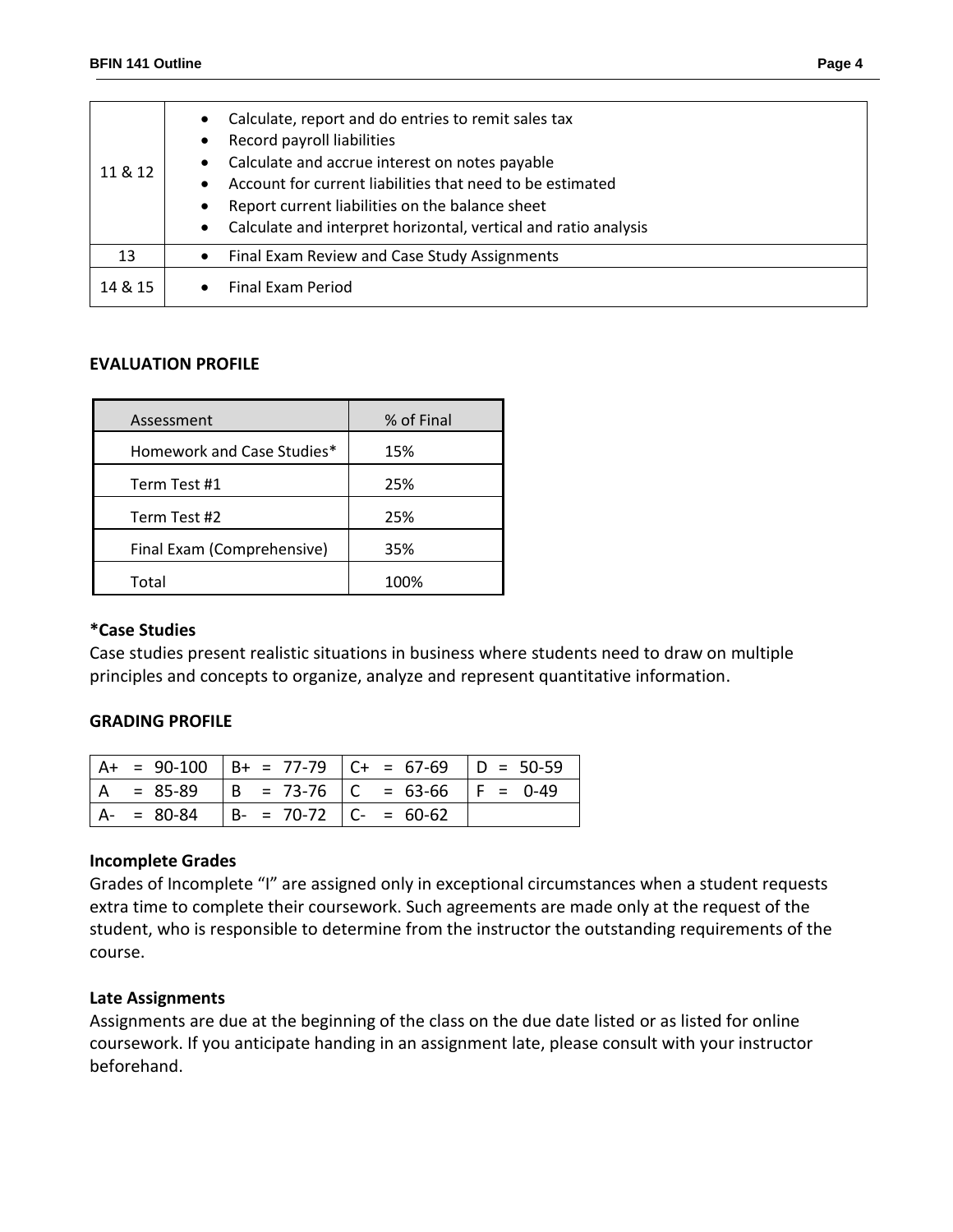## **Missed Exams/Quizzes/Labs**

Missed exams or quizzes will receive a grade of "0" unless prior arrangements (wherever possible) are made with the instructor. Permission to make up an exam will only be given in extraordinary situations such as illness of the student or the death of a close family member. A doctor's certificate, or other proof supporting the reason for the absence, will be required.

## **Attendance**

Regular attendance and punctuality are both essential and expected due to the nature and format of the course materials.

# **English Usage**

All assignments are marked for correct English usage, proofreading and formatting.

# **Electronic Devices**

Please note the use of programmable items such as calculators, dictionaries etc. is forbidden during tests, quizzes, and exams. Cell phones are not to be brought to any test, quiz, or exam.

# **On-line Communication**

Outside of the classroom, instructors will (if necessary) communicate with students using either their official Capilano University email or Moodle; please check both regularly. Official communication between Capilano University and students is delivered to students' Capilano University email addresses only.

# **UNIVERSITY OPERATIONAL DETAILS**

# **Tools for Success**

Many services are available to support student success for Capilano University students. A central navigation point for all services can be found at:<http://www.capilanou.ca/services/>

# **Capilano University Security: download the [CapU Mobile Safety App](https://www.capilanou.ca/services/safety-security/CapU-Mobile-Safety-App/)**

# **Policy Statement (S2009-06)**

Capilano University has policies on Academic Appeals (including appeal of final grade), Student Conduct, Academic Integrity, Academic Probation and other educational issues. These and other policies are available on the University website.

# **Academic Integrity (S2017-05)**

Any instance of academic dishonesty or breach of the standards of academic integrity is serious and students will be held accountable for their actions, whether acting alone or in a group. See policy S2017-05 for more information: <http://www.capilanou.ca/about/governance/policies/Policies/>

Violations of academic integrity, including dishonesty in assignments, examinations, or other academic performances, are prohibited and will be handled in accordance with the Student Academic Integrity Procedures.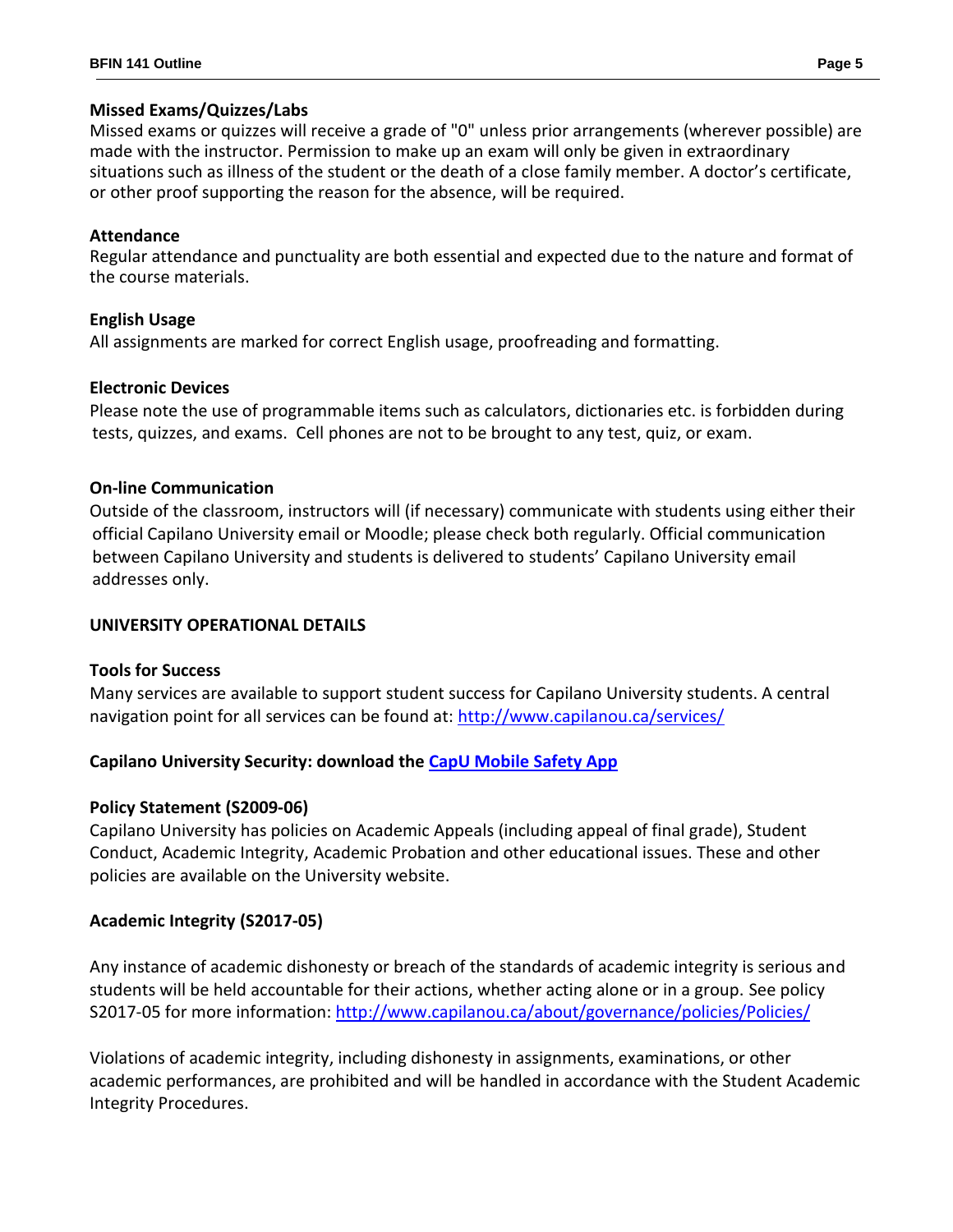**Academic dishonesty** is any act that breaches one or more of the principles of academic integrity. Acts of academic dishonesty may include but are not limited to the following types:

**Cheating**: Using or providing unauthorized aids, assistance or materials while preparing or completing assessments, or when completing practical work (in clinical, practicum, or lab settings), including but not limited to the following:

- Copying or attempting to copy the work of another during an assessment;
- Communicating work to another student during an examination;
- Using unauthorized aids, notes, or electronic devices or means during an examination;
- Unauthorized possession of an assessment or answer key; and/or,
- Submitting of a substantially similar assessment by two or more students, except in the case where such submission is specifically authorized by the instructor.

**Fraud**: Creation or use of falsified documents.

**Misuse or misrepresentation of sources**: Presenting source material in such a way as to distort its original purpose or implication(s); misattributing words, ideas, etc. to someone other than the original source; misrepresenting or manipulating research findings or data; and/or suppressing aspects of findings or data in order to present conclusions in a light other than the research, taken as a whole, would support.

**Plagiarism**: Presenting or submitting, as one's own work, the research, words, ideas, artistic imagery, arguments, calculations, illustrations, or diagrams of another person or persons without explicit or accurate citation or credit.

**Self-Plagiarism**: Submitting one's own work for credit in more than one course without the permission of the instructors, or re-submitting work, in whole or in part, for which credit has already been granted without permission of the instructors.

**Prohibited Conduct**: The following are examples of other conduct specifically prohibited:

- Taking unauthorized possession of the work of another student (for example, intercepting and removing such work from a photocopier or printer, or collecting the graded work of another student from a stack of papers);
- Falsifying one's own and/or other students' attendance in a course;
- Impersonating or allowing the impersonation of an individual;
- Modifying a graded assessment then submitting it for re-grading; or,
- Assisting or attempting to assist another person to commit any breach of academic integrity.

# **Sexual Violence and Misconduct**

All Members of the University Community have the right to work, teach and study in an environment that is free from all forms of sexual violence and misconduct. Policy B401 defines sexual assault as follows: